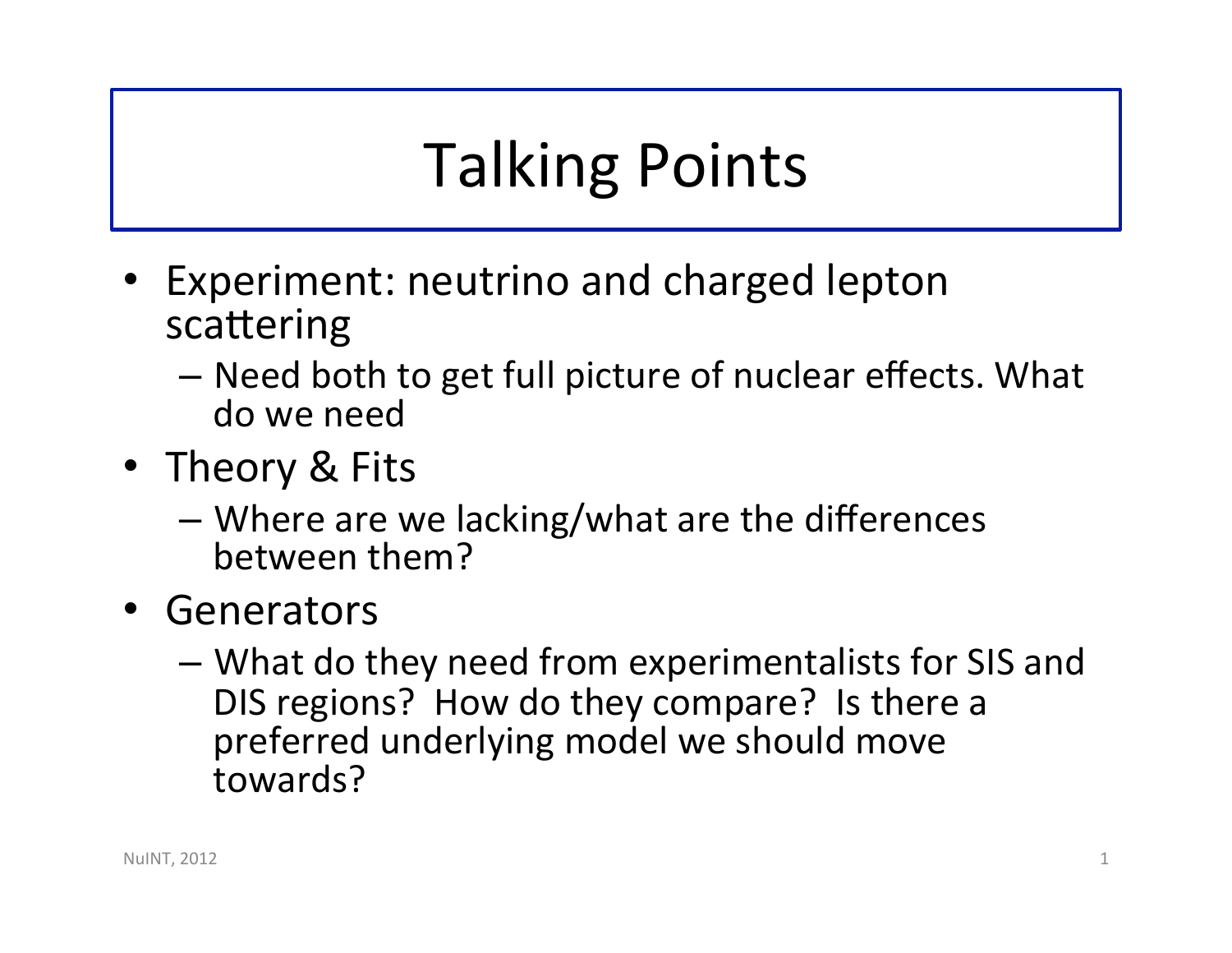## The World According To HRay

- Lots of work on experimental front in neutrino and charged lepton scattering
- Expect in next 5 years to have wealth of data of extracted structure functions, ratios, SIS inputs
	- $-$  R, u/d, F2p/F2n, F's in nu as f(A), nuclear effects in nu vs lepton as  $f(A)$ , 1 & 2 pion bgds in SIS
- While experimenters are experimenting, we need to focus on development of fitters and extraction techniques and generators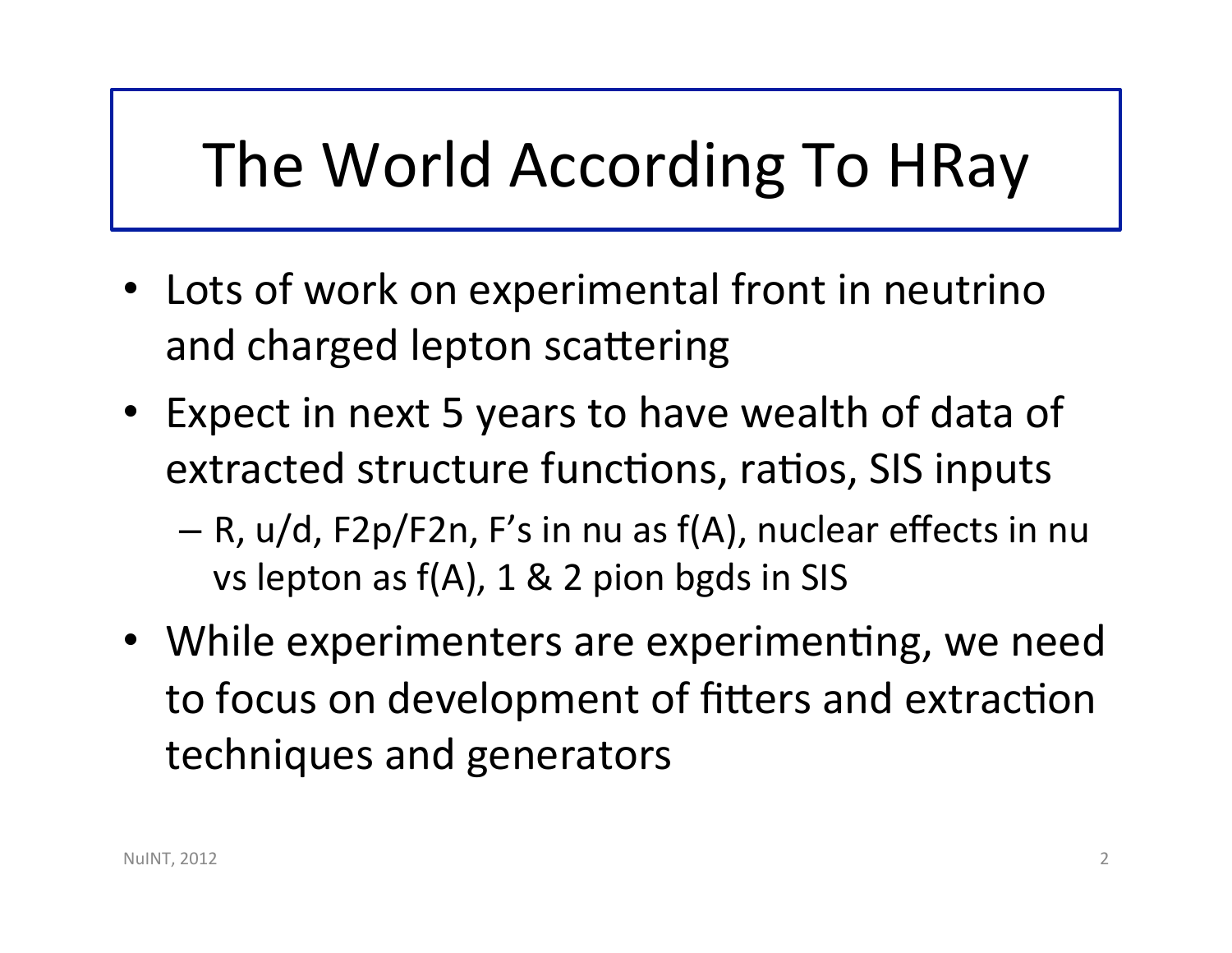## My Largest Issue

- We have a wide variety of fits to data
- Use different combinations of data sets, assumptions, still difficult to reconcile charged lepton, Drell-Yan, and neutrino data
	- CJ: needs theorists to work on deuterium nuclear effects
	- $-$  HERAPDF: no nuclear target data, fewer data sets to control uncertainty, will include LHC data
	- CTEQ
	- $-$  nCTEQ: relies on built up d model, needs to expand # of data sets in analysis of partonic nuclear effects